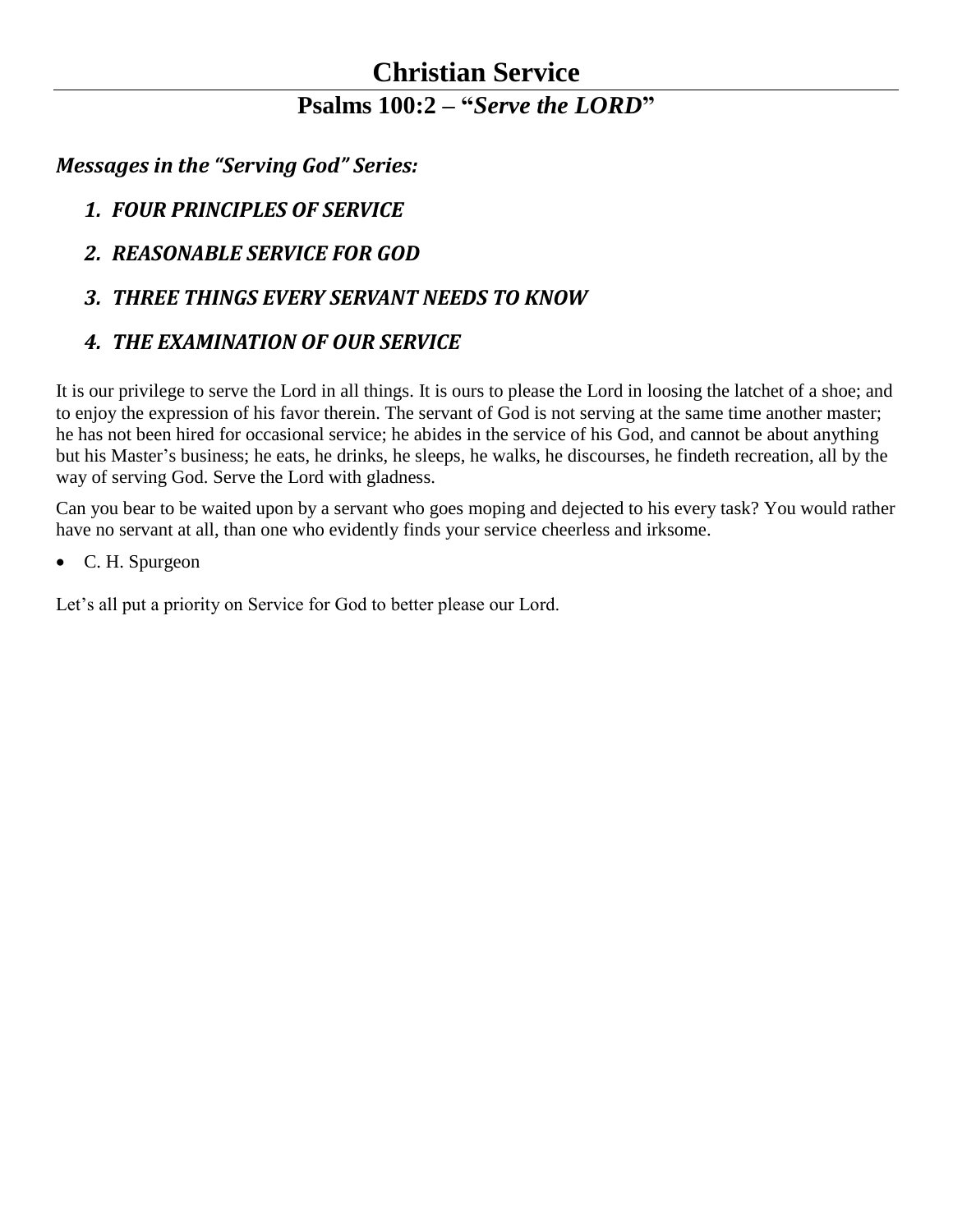# **FOUR PRINCIPLES OF SERVICE**

**Nehemiah 2:18-20; 4:15-17**

- *1. Selection - excludes all who have no portion, right, or memorial in God's City*
- *2. Specialization - "every one unto his work"*
- *3. Priority - HOME claims first priority (3:10, 23, 28, 30)*
- *4. Dependence - on God's Power, Strength, & Blessing (4:9; 6:9)*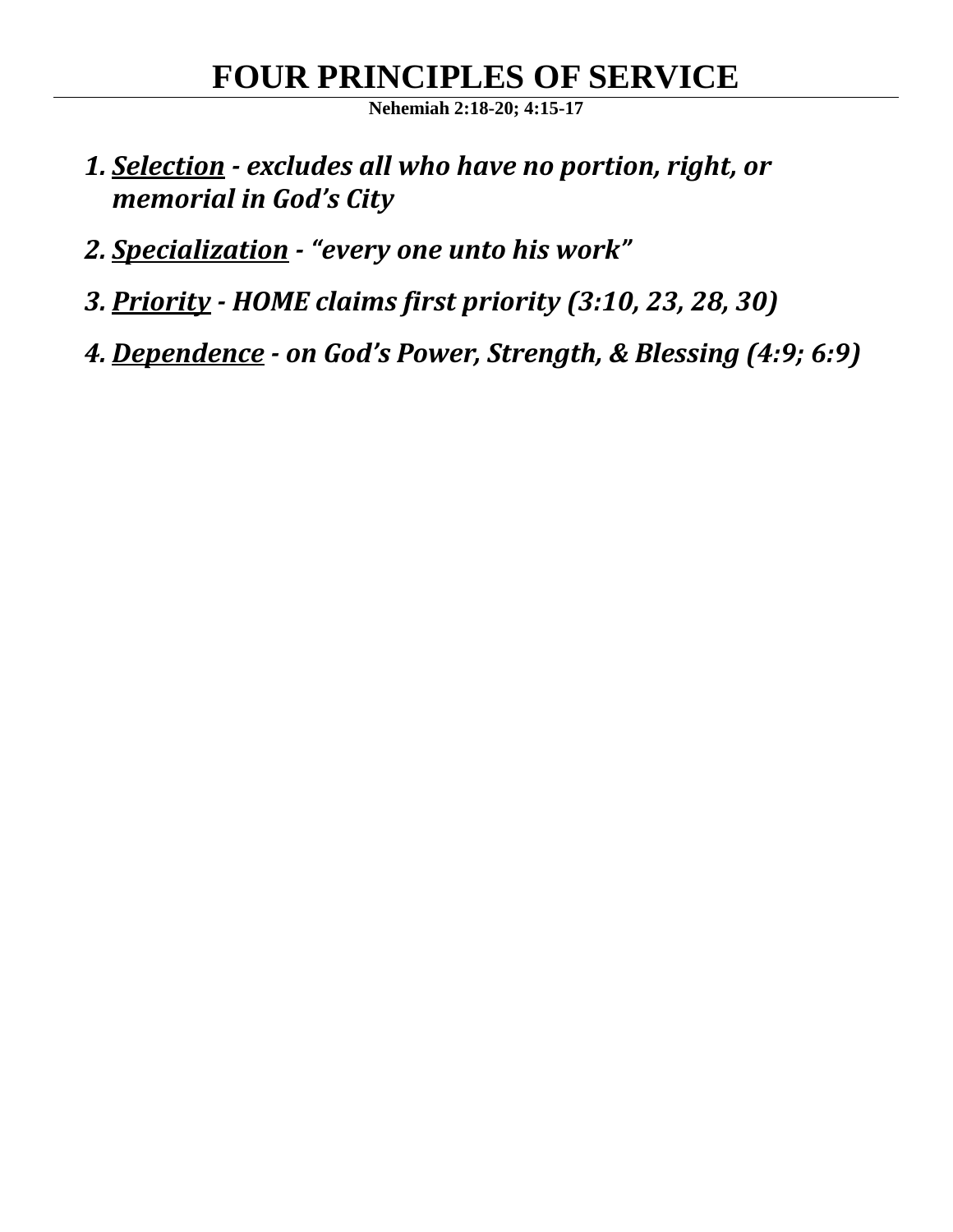#### **REASONABLE SERVICE FOR GOD**

**Romans 12:1 "I beseech you therefore, brethren, by the mercies of God, that ye present your bodies a living sacrifice, holy, acceptable unto God, which is your reasonable service."** 

Notice the phraseology of this verse. Paul tells us that the yielding of our bodies to the Lord is our "reasonable service." The word "reasonable" comes from the same word from which we get our word "logic". So, first we see that yielding our bodies to the Lord is logical.

The word "service" also comes from a word which means "to perform sacred service." It has reference to the function the Levites performed in the Tabernacle and Temple. It is connected to the idea of worship. Therefore, that phrase means that yielding our bodies to the Lord is our "logical service of worship before the Lord." In other words, when we are totally yielded to Him in service, it is the highest form of worship that we can render!

Nothing says "I love you" to the Lord like a consecrated, dedicated, holy life, John 14:15; 21. With that in mind, let's all put a priority on Service this month to better please our Lord.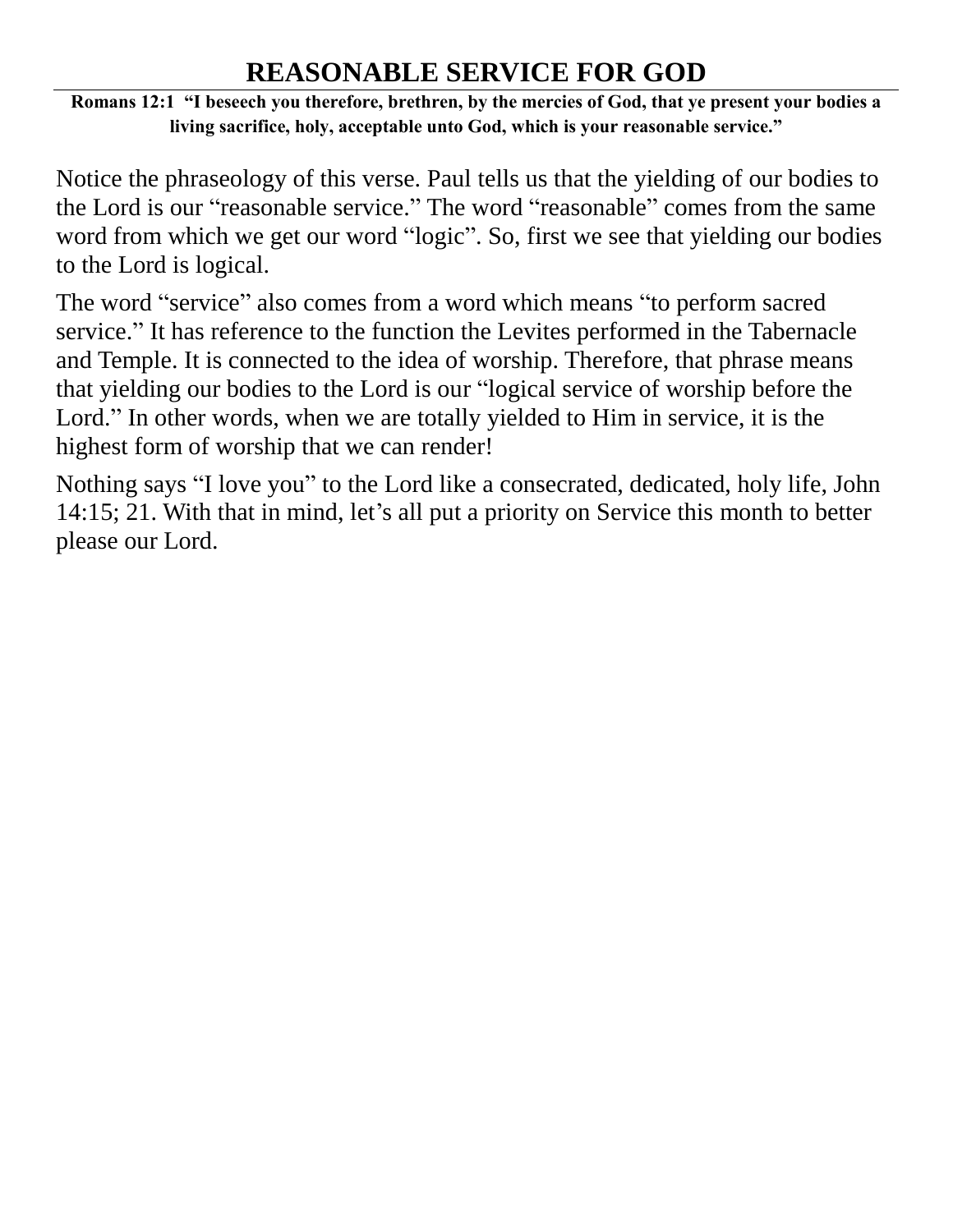## **Three Things Every Servant Needs To Know**

**Nehemiah 1**

1-There Will Always Be Opposition To God's Work

2-The Best Response Is One Of Prayer

3-There Are Some Things Worth Fighting For